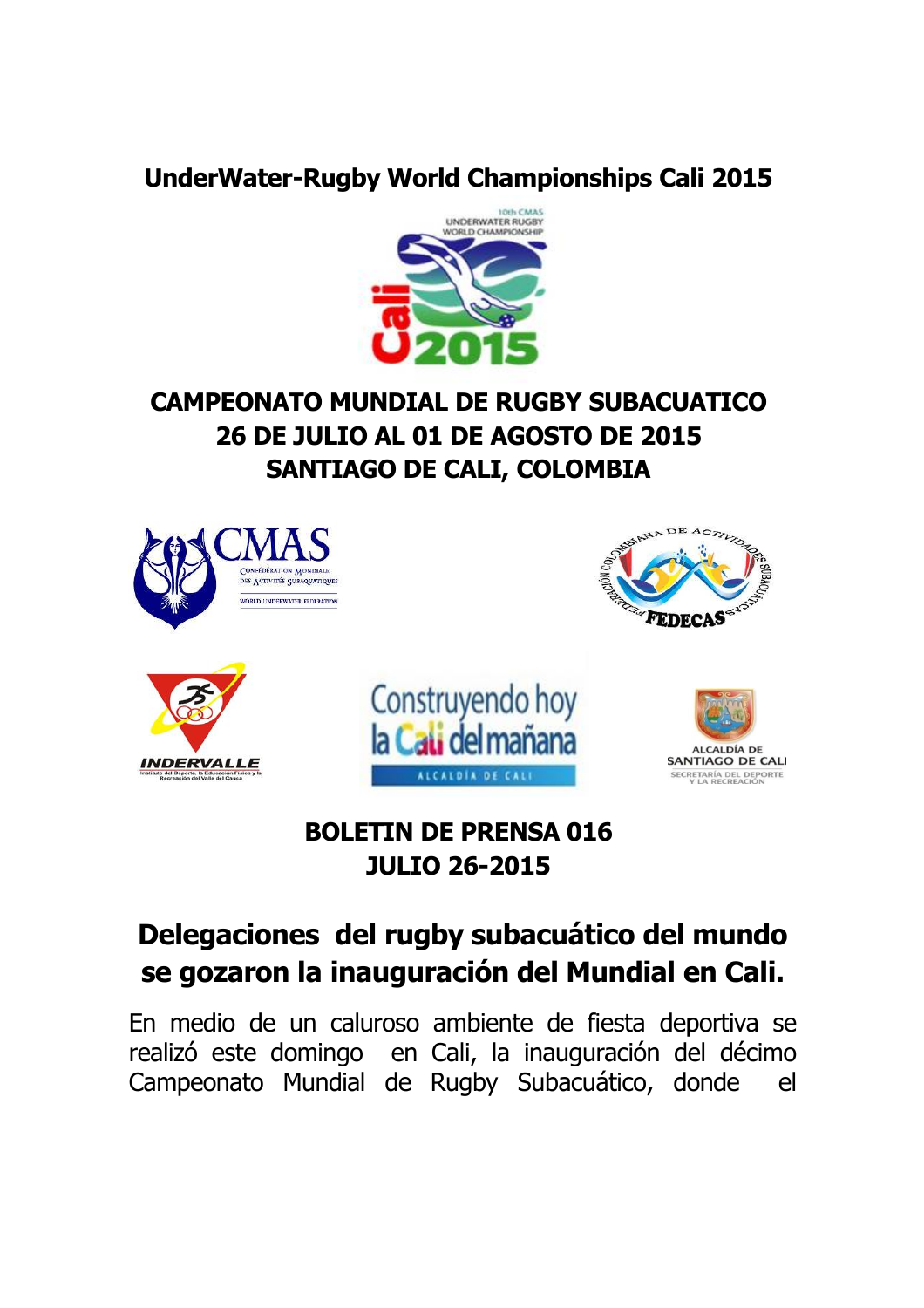escenario, las piscinas Alberto Galindo Herrera, estuvieron colmadas de público.

Las delegaciones de los 13 países se gozaron el show de salsa con el grupo DIVERSON CALI, y de tango con el grupo JACARANDA, quienes bailaron, rieron y se gozaron la ceremonia.

Se destacó la presencia de Rüdiger Huls, presidente de la Comisión Mundial de Rugby subacuático de la CMAS; Claudia Fernanda Rojas Núñez, secretaria de deporte y recreación de Santiago de Cali; William Peña, presidente de la Federación Colombiana de Actividades subacuáticas; Luis Fernando Restrepo, gerente (E) de INDERVALLE y Walter Roldán Reyes, director general del 10° Campeonato Mundial de Rugby Subacuático Cali 2015.

### **Las competencias inician este lunes 27 de julio con la siguiente programación:**

8:00 AM Colombia vs Australia masculino 9:00 AM Suráfrica Vs Venezuela, masculino 10:00 AM Austria Vs Estados Unidos, Masculino 11:00 AM España Vs Canadá, Masculino 3:00 PM Colombia Vs Finlandia, Femenino 4:00 PM Australia Vs Venezuela, Femenino 5:00 PM Dinamarca Vs Estados Unidos, Femenino 6:00 PM Noruega Vs Alemania, Femenino 7:00 PM Alemania Vs Suráfrica, Masculino 8:00 PM Suecia Vs Austria, Masculino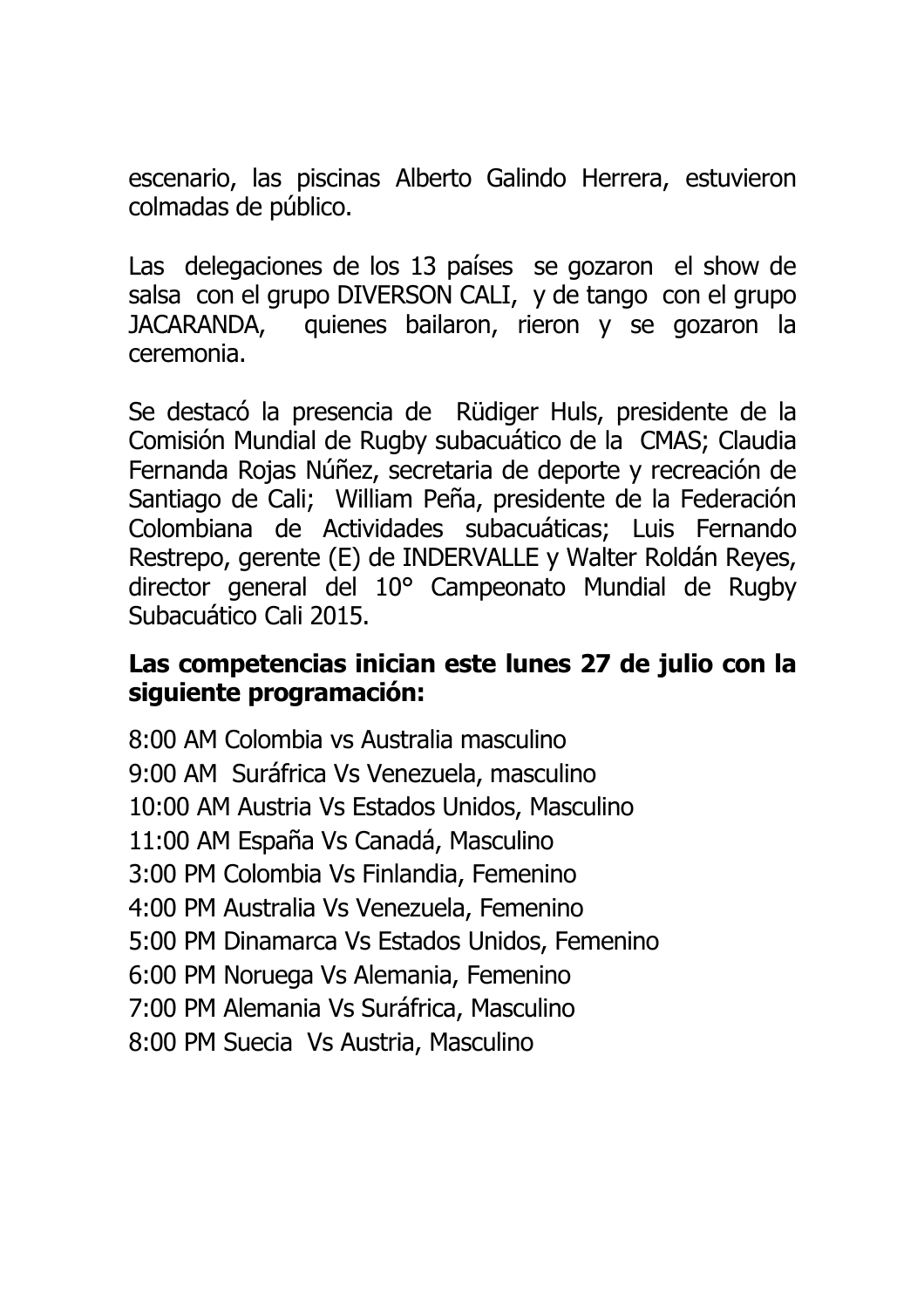Los partidos serán trasmitidos en vivo por el link streaming, en la página oficial del Campeonato. (<www.uwrworldchampionship.com> )

# **World Underwater Rugby delegation enjoys inaugural ceremony at Championship in Cali.**

This Sunday in Cali, in the middle of a warm sports environment, the inaugural ceremony for the World Underwater Rugby Championship was held. The audience filled the venue, the Alberto Galindo Herrera pools.

The delegations of the 13 countries danced, laughed and enjoyed a ceremony with two different shows: a salsa show from group DIVERSON CALI, and a tango show by JACARANDA group.

The presence of several leaders stood out; Rüdiger Huls, president of the World Underwater Rugby Commission for the CMAS; Claudia Fernanda Rojas Núñez, secretary of sports and recreation of Santiago de Cali; William Peña, president of the Colombian Federation of Underwater Activities; Luis Fernando Restrepo, INDERVALLE manager and Walter Roldan Reyes, general director for the 10<sup>th</sup> World Underwater Rugby Championship Cali 2015.

## **Competitions begin this Monday July 27 with the following schedule**

8:00 AM Colombia vs Australia, Male 9:00 AM South Africa Vs Venezuela, Male